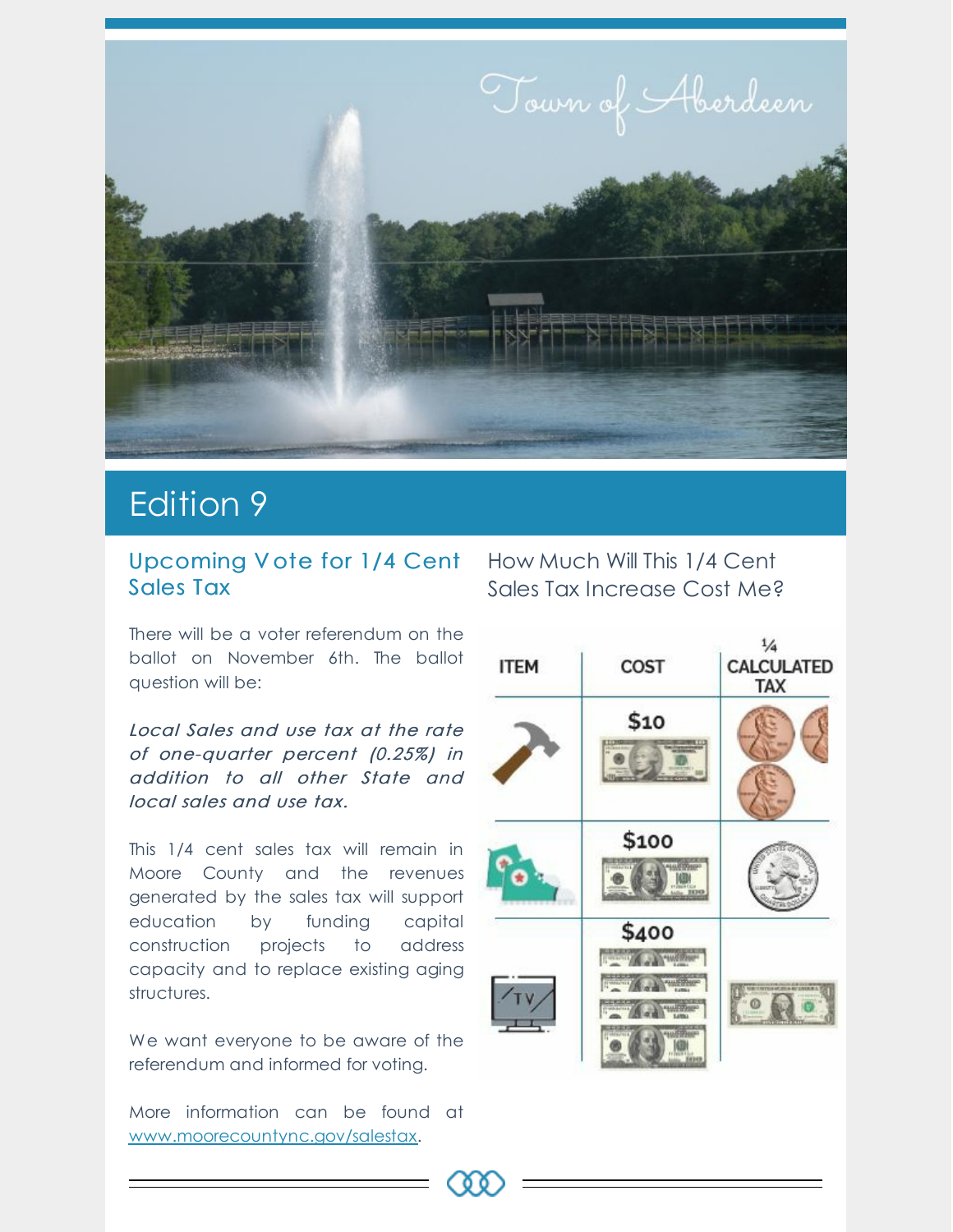### Final Show of Sunday Exchange Concert Series

WHAT!? It's already the end of our Sunday [Exchange](https://www.facebook.com/events/183731465778162/?event_time_id=183731489111493&acontext=%7B%22source%22:3,%22source_newsfeed_story_type%22:%22regular%22,%22action_history%22:%22[%7B%5C%22surface%5C%22:%5C%22newsfeed%5C%22,%5C%22mechanism%5C%22:%5C%22feed_story%5C%22,%5C%22extra_data%5C%22:[]%7D]%22,%22has_source%22:true%7D&source=3&source_newsfeed_story_type=regular&action_history=[%7B%22surface%22:%22newsfeed%22,%22mechanism%22:%22feed_story%22,%22extra_data%22:[]%7D]&has_source=1&fref=mentions&__xts__[0]=68.ARA4kU-DgFwX7TbadGXzdH-X3Xzu1Fu5gjEt-rcvJH_l0SVYlfd4Y7_0ZYXtY1OvrZ-1fdsMINs397ip87uV1GnjJCBqbIQ7UjezISn8b-gkh4NYivEpcXXdAJYkf3PrPc9eUjXiuiWATdjRlMedCpSNimGEE_coB9xtezCxOho7iIcp7AvSWg&__tn__=K-R) Concert Series!? Make sure you join us for our FINAL SHOW this Sunday, [September](https://www.facebook.com/JDandBILL/?fref=mentions&__xts__[0]=68.ARA4kU-DgFwX7TbadGXzdH-X3Xzu1Fu5gjEt-rcvJH_l0SVYlfd4Y7_0ZYXtY1OvrZ-1fdsMINs397ip87uV1GnjJCBqbIQ7UjezISn8b-gkh4NYivEpcXXdAJYkf3PrPc9eUjXiuiWATdjRlMedCpSNimGEE_coB9xtezCxOho7iIcp7AvSWg&__tn__=K-R) 9th at 6:30 p.m. Locals JD Shaw & Bill Ayerbe of Dead City Symphony will be rocking our stage!

There will be food trucks and beer vendors to satisfy your hunger & thirst needs.

Check out a preview of Dead City Symphony.



### Movies by the Lake



Join us at Aberdeen Lake Park to enjoy *Cars 3* on the big screen. Admission is free and concessions will be available for purchase.

Friday, September 21st at 7:45 p.m.